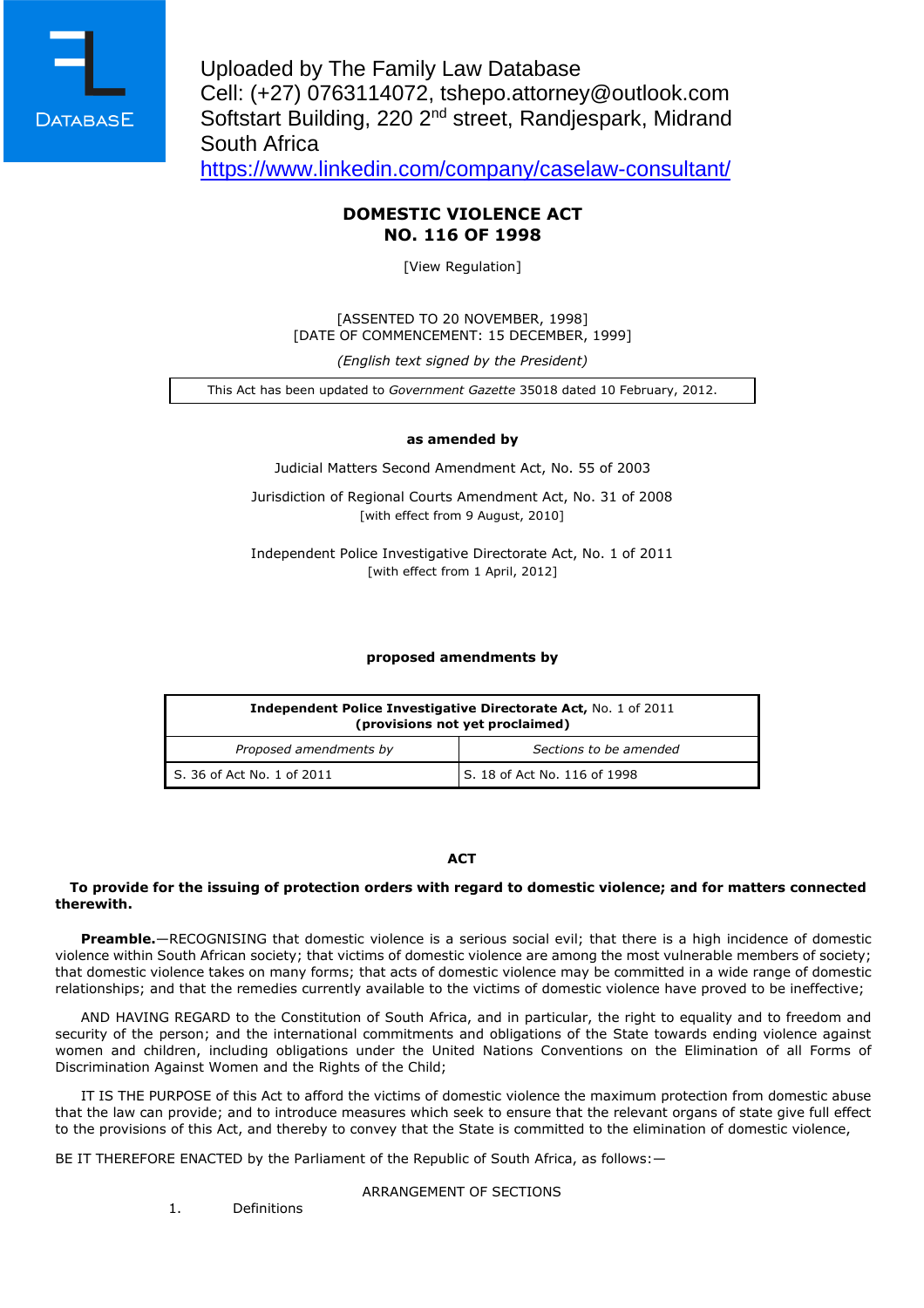

# Uploaded by The Family Law Database Cell: (+27) 0763114072, tshepo.attorney@outlook.com Softstart Building, 220 2<sup>nd</sup> street, Randjespark, Midrand South Africa

<https://www.linkedin.com/company/caselaw-consultant/>

- 2. Duty to assist and inform complainant of rights<br>3. Arrest by peace officer without warrant
- 3. Arrest by peace officer without warrant<br>4. Application for protection order
- 4. Application for protection order<br>5. Consideration of application and
- 5. Consideration of application and issuing of interim protection order
- 6. Issuing of protection order<br>7. Court's powers in respect o
- 7. Court's powers in respect of protection order<br>8. Warrant of arrest upon issuing of protection of
- 8. Warrant of arrest upon issuing of protection order<br>9. Seizure of arms and dangerous weapons
- 9. Seizure of arms and dangerous weapons<br>10. Variation or setting aside of protection or
- Variation or setting aside of protection order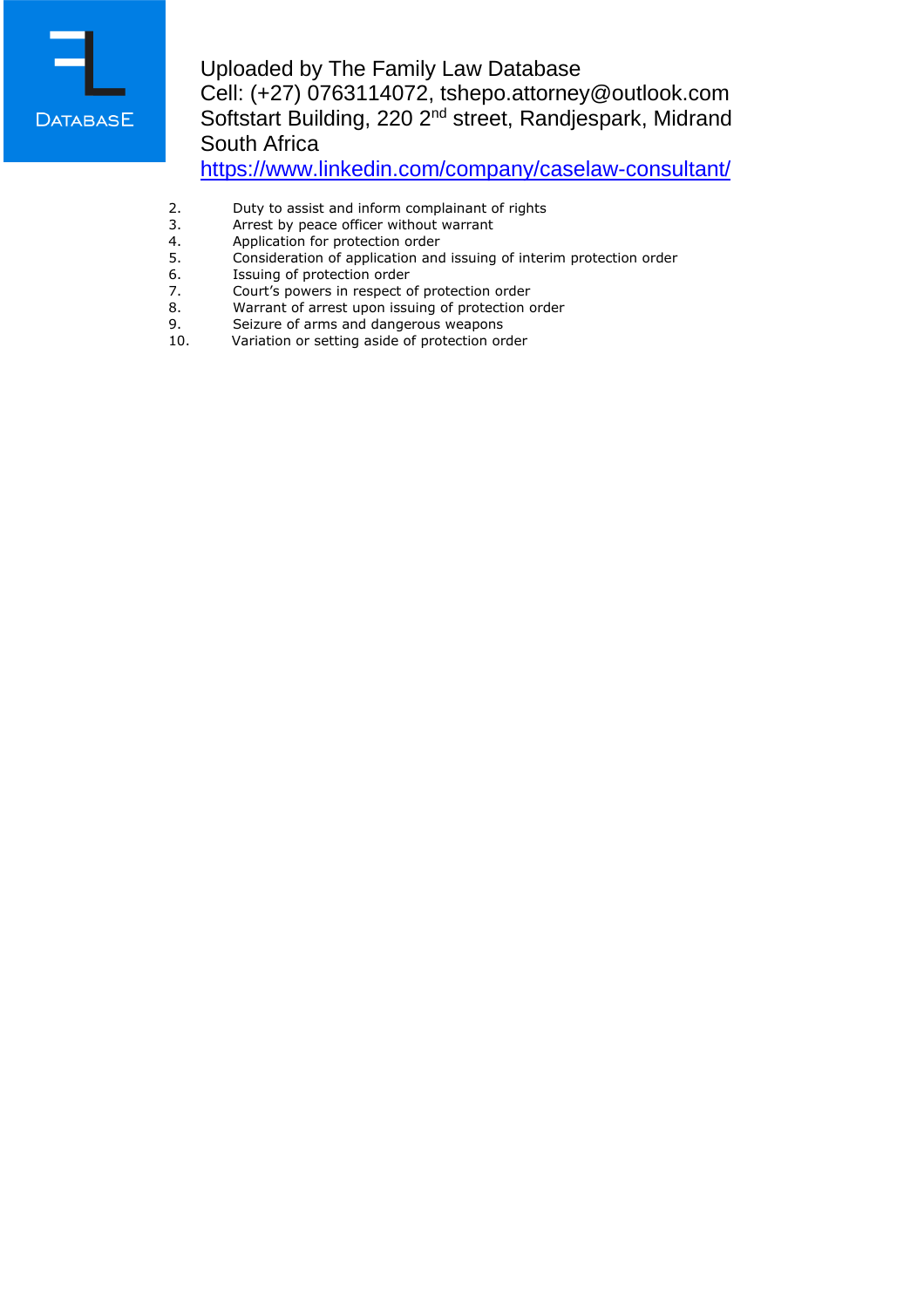

# Uploaded by The Family Law Database Cell: (+27) 0763114072, tshepo.attorney@outlook.com Softstart Building, 220 2nd street, Randjespark, Midrand South Africa

<https://www.linkedin.com/company/caselaw-consultant/>

- 11. Attendance of proceedings and prohibition of publication of certain
- information
- 12. Jurisdiction
- 13. Service of documents
- 14. Legal representation
- 15. Costs<br>16. Appea
- Appeal and review
- 17. Offences
- 18. Application of Act by prosecuting authority and members of South African
- Police Service
- 19. Regulations
- 20. Amendment of section 40 of Act 51 of 1977, as amended by section 41 of
- Act 129 of 1993 and section 4 of Act 18 of 1996
- 21. Repeal of laws and savings
- 22. Short title and commencement
- **1. Definitions.**—In this Act, unless the context indicates otherwise—

**"arm"** means any arm as defined in section 1 (1) or any armament as defined in section 32 (1) of the Arms and Ammunition Act, 1969 (Act No. 75 of 1969);

**"clerk of the court"** means a clerk of the court appointed in terms of section 13 of the Magistrates' Courts Act, 1944 (Act No. 32 of 1944), and includes an assistant clerk of the court so appointed;

**"complainant"** means any person who is or has been in a domestic relationship with a respondent and who is or has been subjected or allegedly subjected to an act of domestic violence, including any child in the care of the complainant;

**"court"** means any magistrate's court for a district contemplated in the Magistrates' Courts Act, 1944 (Act No. 32 of 1944);

[Definition of "court" substituted by s. 10 (2) of Act No. 31 of 2008.]

**"damage to property"** means the wilful damaging or destruction of property belonging to a complainant or in which the complainant has a vested interest;

**"dangerous weapon"** means any weapon as defined in section 1 of the Dangerous Weapons Act, 1968 (Act No. 71 of 1968);

**"domestic relationship"** means a relationship between a complainant and a respondent in any of the following ways:

- (*a*) they are or were married to each other, including marriage according to any law, custom or religion;
- (*b*) they (whether they are of the same or of the opposite sex) live or lived together in a relationship in the nature of marriage, although they are not, or were not, married to each other, or are not able to be married to each other;
- (*c*) they are the parents of a child or are persons who have or had parental responsibility for that child (whether or not at the same time);
- (*d*) they are family members related by consanguinity, affinity or adoption;
- (*e*) they are or were in an engagement, dating or customary relationship, including an actual or perceived romantic, intimate or sexual relationship of any duration; or
- ( *f* ) they share or recently shared the same residence;

### **"domestic violence"** means—

- (*a*) physical abuse;
- (*b*) sexual abuse;
- (*c*) emotional, verbal and psychological abuse;
- (*d*) economic abuse;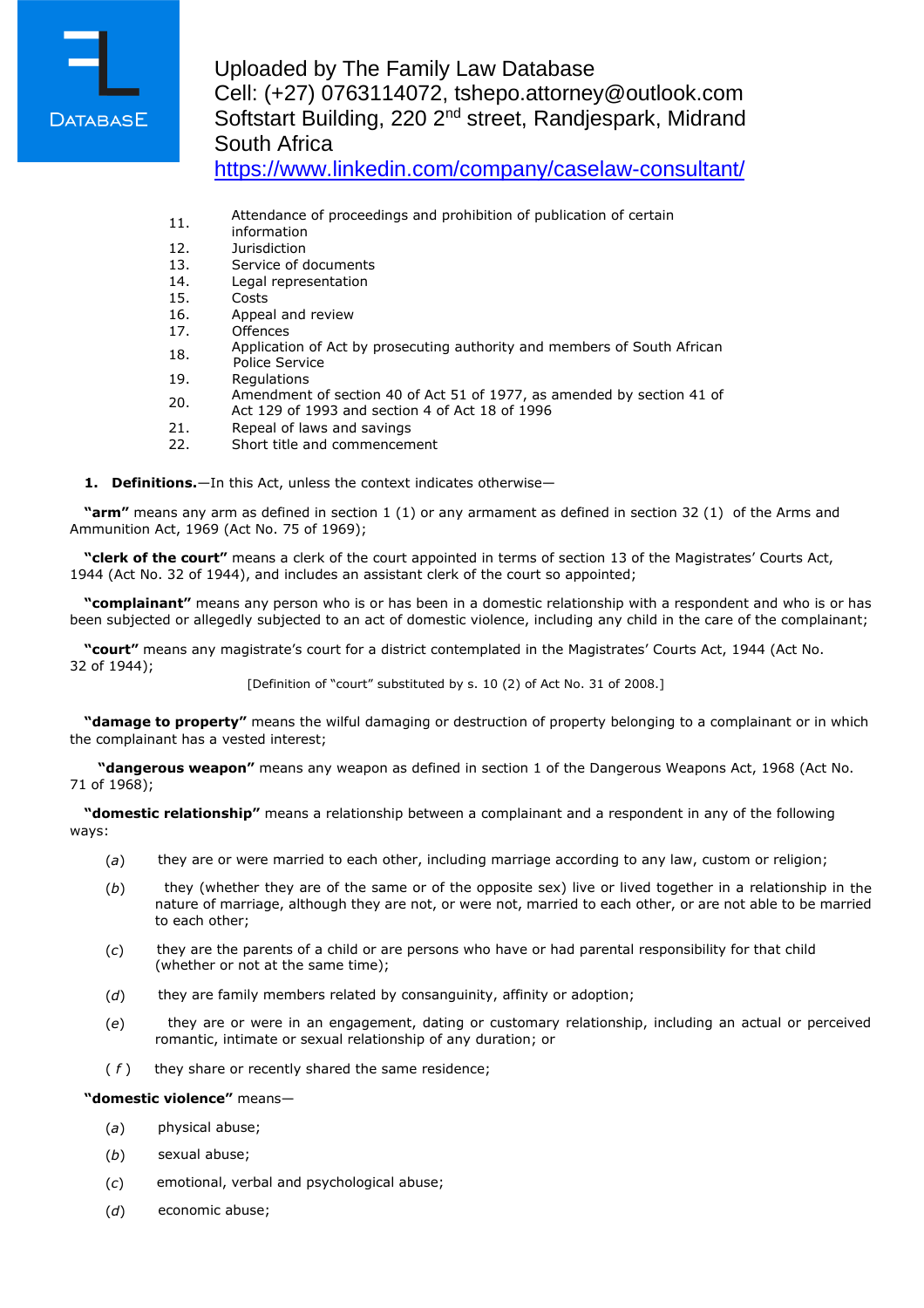

Uploaded by The Family Law Database Cell: (+27) 0763114072, tshepo.attorney@outlook.com Softstart Building, 220 2<sup>nd</sup> street, Randjespark, Midrand South Africa <https://www.linkedin.com/company/caselaw-consultant/>

- (*e*) intimidation;
- ( *f* ) harassment;
- (*g*) stalking;
- (*h*) damage to property;
- (*i*) entry into the complainant's residence without consent, where the parties do not share the same residence; or
- ( *j*) any other controlling or abusive behaviour towards a complainant,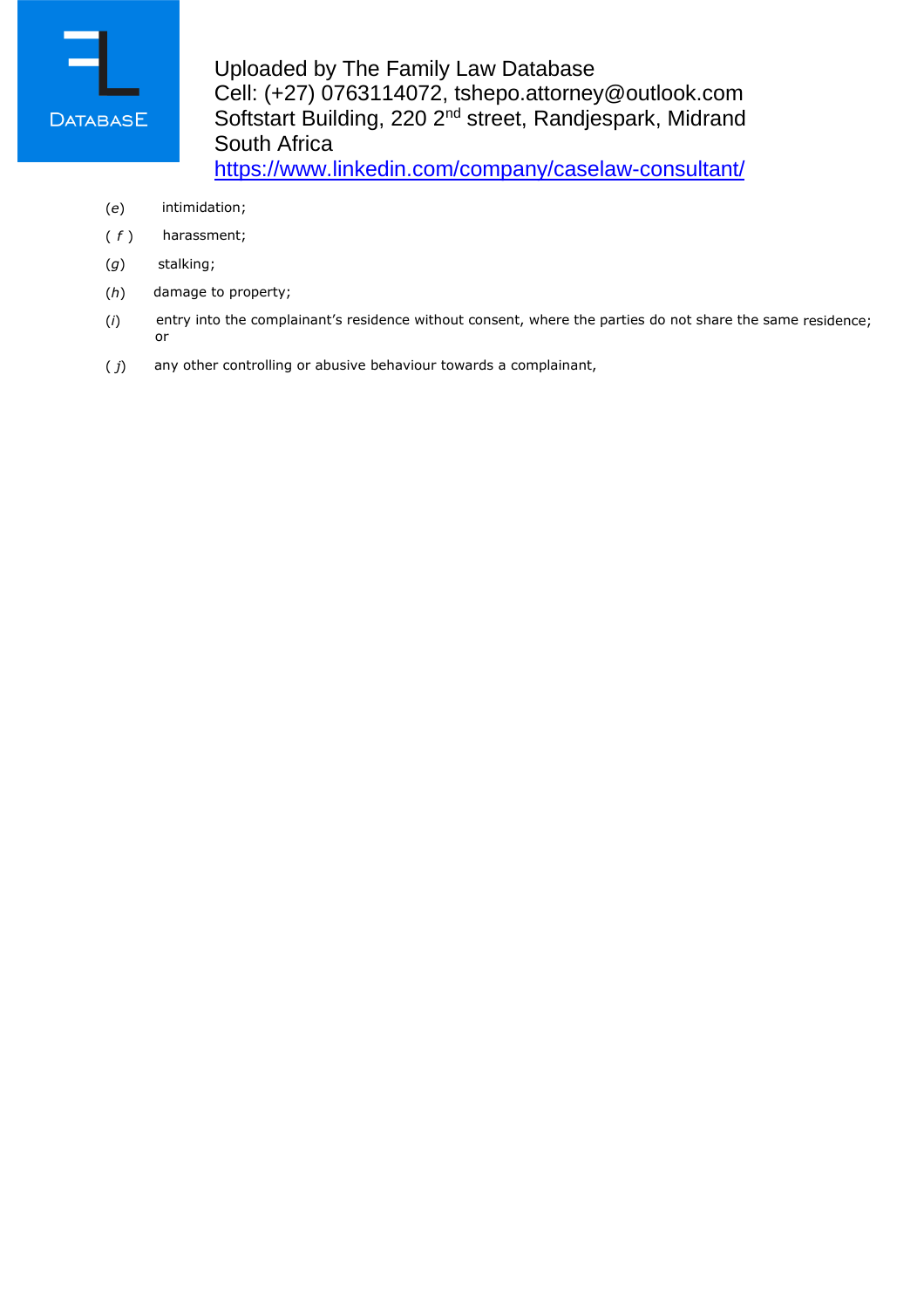

—

where such conduct harms, or may cause imminent harm to, the safety, health or wellbeing of the complainant;

### **"economic abuse"** includes—

- (*a*) the unreasonable deprivation of economic or financial resources to which a complainant is entitled under law or which the complainant requires out of necessity, including household necessities for the complainant, and mortgage bond repayments or payment of rent in respect of the shared residence; or
- (*b*) the unreasonable disposal of household effects or other property in which the complainant has an interest;

**"emergency monetary relief"** means compensation for monetary losses suffered by a complainant at the time of the issue of a protection order as a result of the domestic violence, including—

- (*a*) loss of earnings;
- (*b*) medical and dental expenses;
- (*c*) relocation and accommodation expenses; or
- (*d*) household necessities;

**"emotional, verbal and psychological abuse"** means a pattern of degrading or humiliating conduct towards a complainant, including—

- (*a*) repeated insults, ridicule or name calling;
- (*b*) repeated threats to cause emotional pain; or
- (*c*) the repeated exhibition of obsessive possessiveness or jealousy, which is such as to constitute a serious invasion of the complainant's privacy, liberty, integrity or security;

**"harassment"** means engaging in a pattern of conduct that induces the fear of harm to a complainant including

- (*a*) repeatedly watching, or loitering outside of or near the building or place where the complainant resides, works, carries on business, studies or happens to be;
- (*b*) repeatedly making telephone calls or inducing another person to make telephone calls to the complainant, whether or not conversation ensues;
- (*c*) repeatedly sending, delivering or causing the delivery of letters, telegrams, packages, facsimiles, electronic mail or other objects to the complainant;

**"intimidation"** means uttering or conveying a threat, or causing a complainant to receive a threat, which induces fear;

**"member of the South African Police Service"** means any member as defined in section 1 of the South African Police Service Act, 1995 (Act No. 68 of 1995);

**"peace officer"** means a peace officer as defined in section 1 of the Criminal Procedure Act, 1977 (Act No. 51 of 1977);

**"physical abuse"** means any act or threatened act of physical violence towards a complainant;

**"prescribed"** means prescribed in terms of a regulation made under section 19;

**"protection order"** means an order issued in terms of section 5 or 6 but, in section 6, excludes an interim protection order;

**"residence"** includes institutions for children, the elderly and the disabled;

**"respondent"** means any person who is or has been in a domestic relationship with a complainant and who has committed or allegedly committed an act of domestic violence against the complainant;

**"sexual abuse"** means any conduct that abuses, humiliates, degrades or otherwise violates the sexual integrity of the complainant;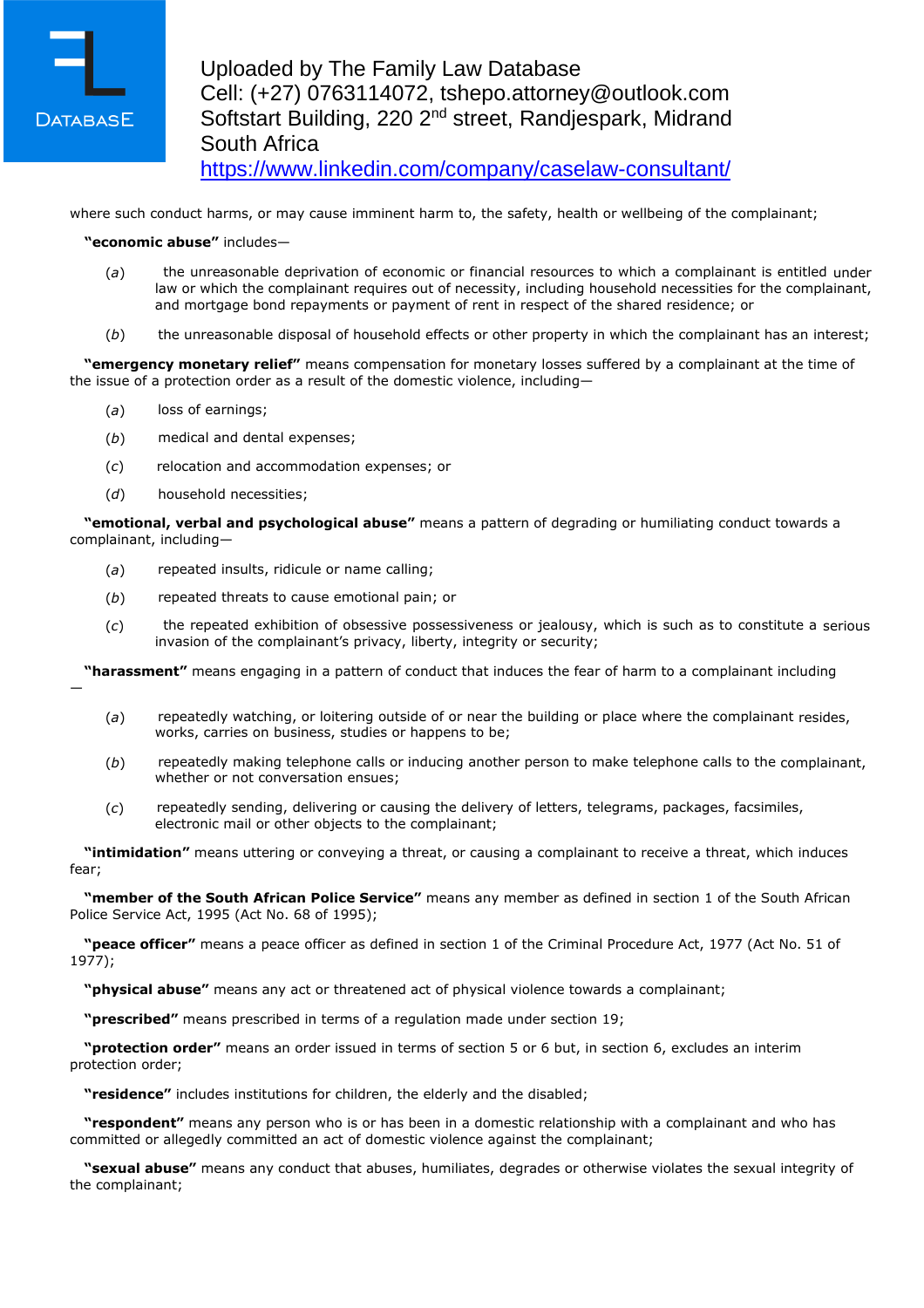

**"sheriff"** means a sheriff appointed in terms of section 2 (1) of the Sheriffs Act, 1986 (Act No. 90 of 1986), or an acting sheriff appointed in terms of section 5 (1) of the said Act;

**"stalking"** means repeatedly following, pursuing, or accosting the complainant;

**"this Act"** includes the regulations.

**2. Duty to assist and inform complainant of rights.**—Any member of the South African Police Service must, at the scene of an incident of domestic violence or as soon thereafter as is reasonably possible, or when the incident of domestic violence is reported—

(*a*) render such assistance to the complainant as may be required in the circumstances, including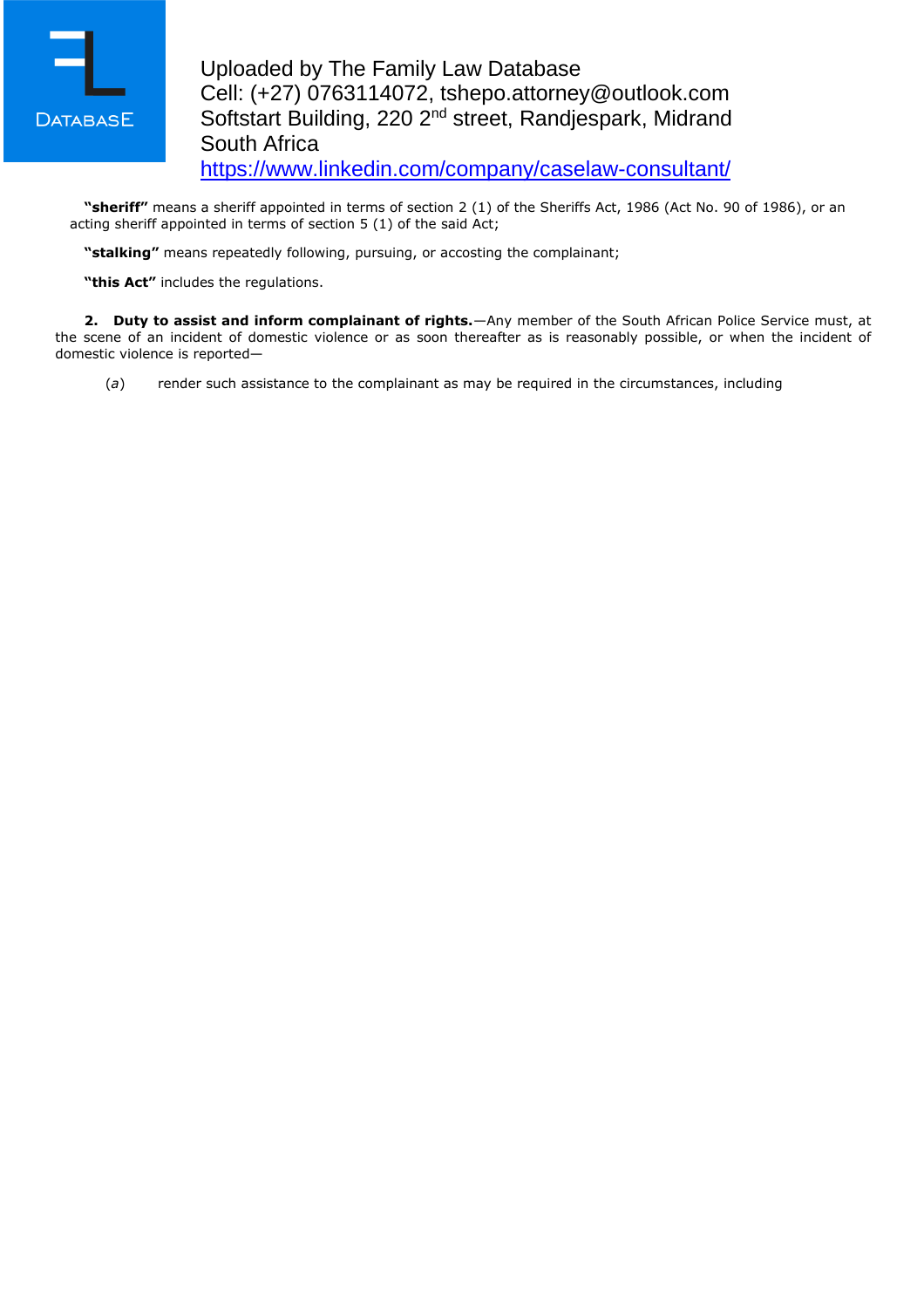

assisting or making arrangements for the complainant to find a suitable shelter and to obtain medical treatment;

- (*b*) if it is reasonably possible to do so, hand a notice containing information as prescribed to the complainant in the official language of the complainant's choice; and
- (*c*) if it is reasonably possible to do so, explain to the complainant the content of such notice in the prescribed manner, including the remedies at his or her disposal in terms of this Act and the right to lodge a criminal complaint, if applicable.

**3. Arrest by peace officer without warrant.**—A peace officer may without warrant arrest any respondent at the scene of an incident of domestic violence whom he or she reasonably suspects of having committed an offence containing an element of violence against a complainant.

**4. Application for protection order.**—(1) Any complainant may in the prescribed manner apply to the court for a protection order.

(2) If the complainant is not represented by a legal representative, the clerk of the court must inform the complainant, in the prescribed manner—

- (*a*) of the relief available in terms of this Act; and
- (*b*) of the right to also lodge a criminal complaint against the respondent, if a criminal offence has been committed by the respondent.

(3) Notwithstanding the provisions of any other law, the application may be brought on behalf of the complainant by any other person, including a counsellor, health service provider, member of the South African Police Service, social worker or teacher, who has a material interest in the wellbeing of the complainant: Provided that the application must be brought with the written consent of the complainant, except in circumstances where the complainant is—

- (*a*) a minor;
- (*b*) mentally retarded;
- (*c*) unconscious; or
- (*d*) a person whom the court is satisfied is unable to provide the required consent.

(4) Notwithstanding the provisions of any other law, any minor, or any person on behalf of a minor, may apply to the court for a protection order without the assistance of a parent, guardian or any other person.

(5) The application referred to in subsection (1) may be brought outside ordinary court hours or on a day which is not an ordinary court day, if the court is satisfied that the complainant may suffer undue hardship if the application is not dealt with immediately.

(6) Supporting affidavits by persons who have knowledge of the matter concerned may accompany the application.

(7) The application and affidavits must be lodged with the clerk of the court who shall forthwith submit the application and affidavits to the court.

**5. Consideration of application and issuing of interim protection order.**—(1) The court must as soon as is reasonably possible consider an application submitted to it in terms of section 4 (7) and may, for that purpose, consider such additional evidence as it deems fit, including oral evidence or evidence by affidavit, which shall form part of the record of the proceedings.

(1A) Where circumstances permit and where a Family Advocate is available, a court may, in the circumstances as may be prescribed in the Mediation in Certain Divorce Matters Act, 1987 (Act No. 24 of 1987), when considering an application contemplated in subsection (1), cause an investigation to be carried out by a Family Advocate, contemplated in the Mediation in Certain Divorce Matters Act, 1987, in whose area of jurisdiction that court is, with regard to the welfare of any minor or dependent child affected by the proceedings in question, whereupon the provisions of that Act apply with the changes required by the context.

[Sub-s. (1A) inserted by s. 19 of Act No. 55 of 2003.]

- (2) If the court is satisfied that there is *prima facie* evidence that—
- (*a*) the respondent is committing, or has committed an act of domestic violence; and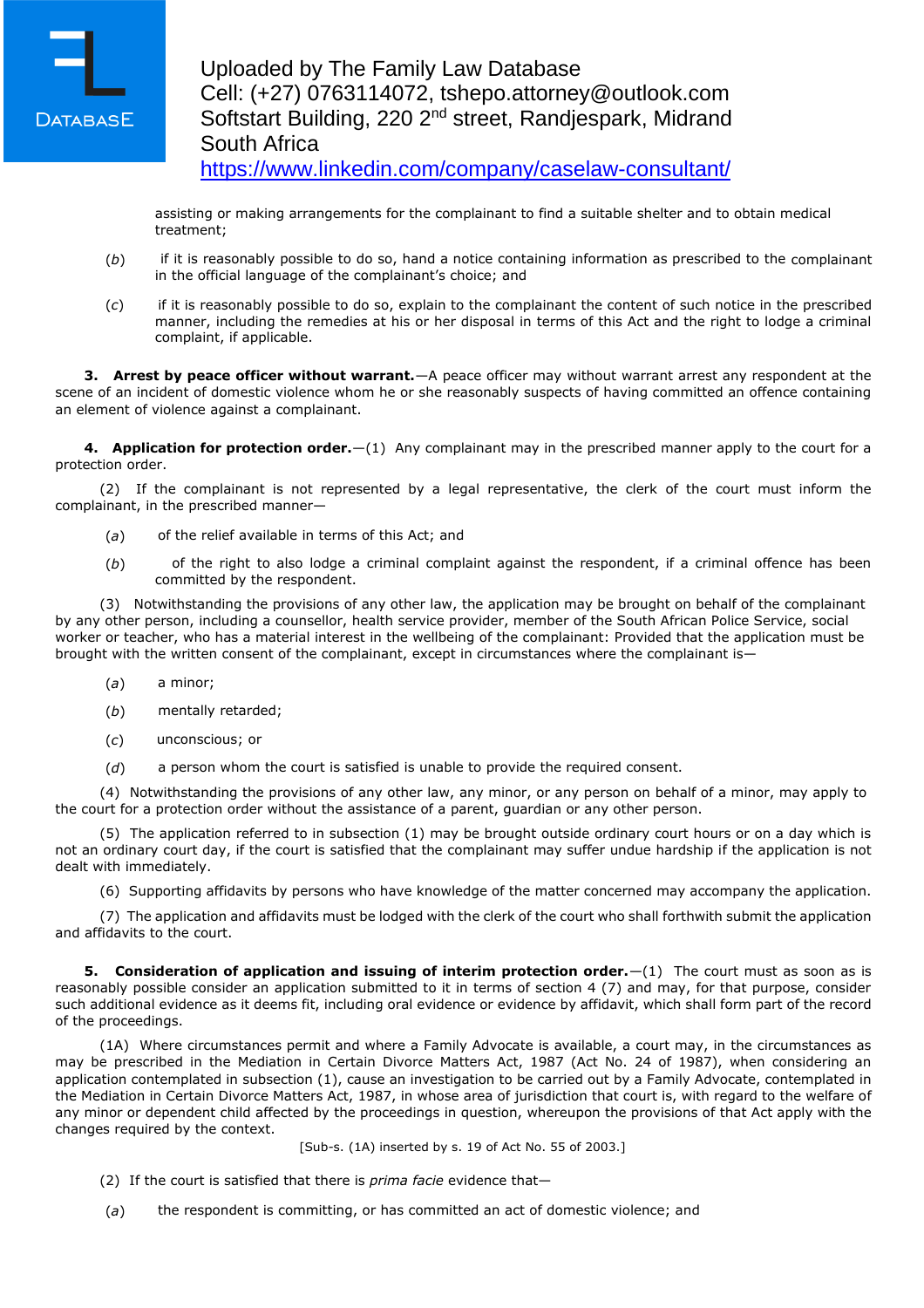

(*b*) undue hardship may be suffered by the complainant as a result of such domestic violence if a protection order is not issued immediately,

the court must, notwithstanding the fact that the respondent has not been given notice of the proceedings contemplated in subsection (1), issue an interim protection order against the respondent, in the prescribed manner.

(3) (*a*) An interim protection order must be served on the respondent in the prescribed manner and must call upon the respondent to show cause on the return date specified in the order why a protection order should not be issued.

(*b*) A copy of the application referred to in section 4 (1) and the record of any evidence noted in terms of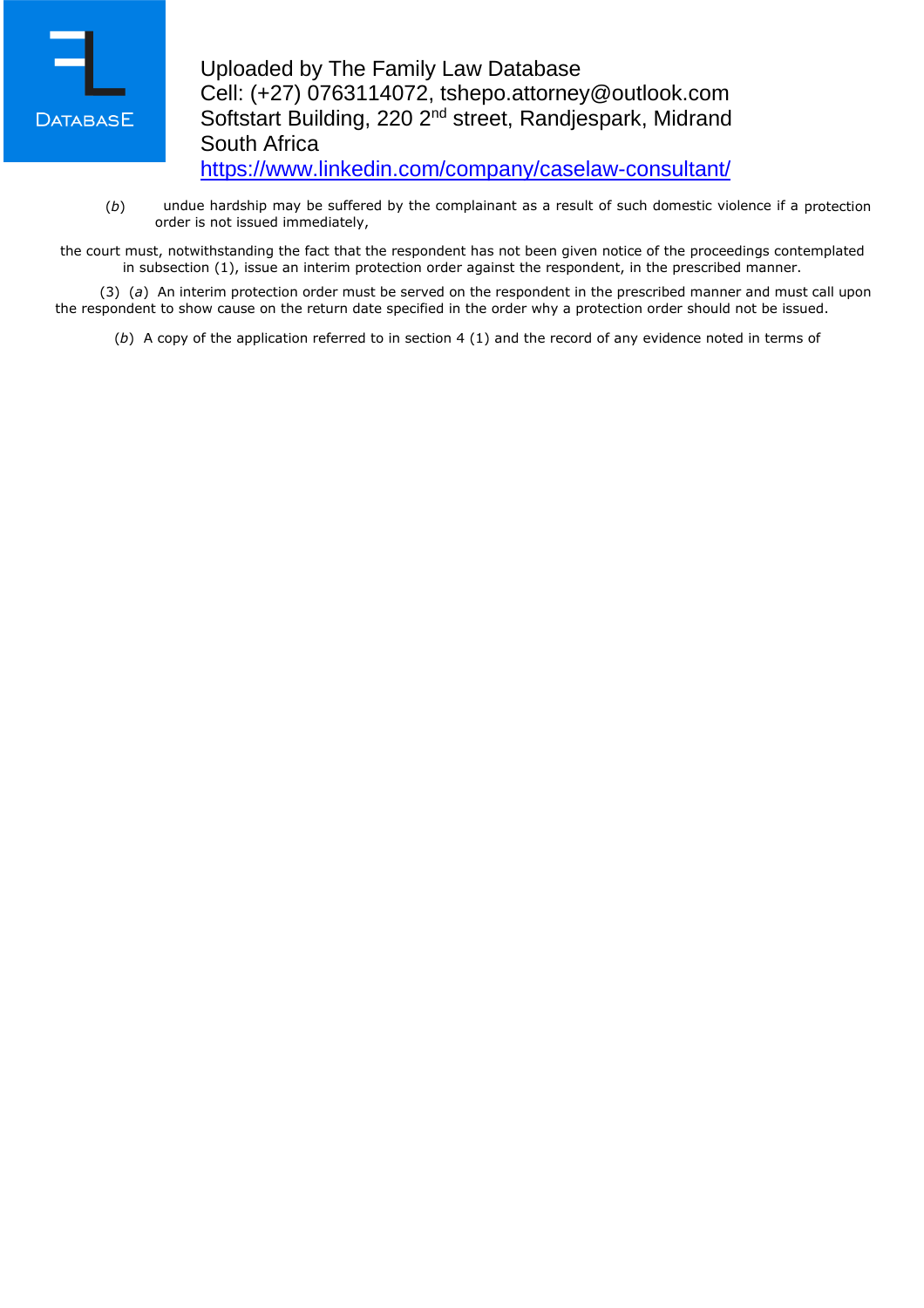

subsection (1) must be served on the respondent together with the interim protection order.

(4) If the court does not issue an interim protection order in terms of subsection (2), the court must direct the clerk of the court to cause certified copies of the application concerned and any supporting affidavits to be served on the respondent in the prescribed manner, together with a prescribed notice calling on the respondent to show cause on the return date specified in the notice why a protection order should not be issued.

(5) The return dates referred to in subsections (3) (a) and (4) may not be less than 10 days after service has been effected upon the respondent: Provided that the return date referred to in subsection (3) (a) may be anticipated by the respondent upon not less than 24 hours' written notice to the complainant and the court.

(6) An interim protection order shall have no force and effect until it has been served on the respondent.

(7) Upon service or upon receipt of a return of service of an interim protection order, the clerk of the court must forthwith cause—

- (*a*) a certified copy of the interim protection order; and
- (*b*) the original warrant of arrest contemplated in section 8 (1) (a),

to be served on the complainant.

**6. Issuing of protection order.**—(1) If the respondent does not appear on a return date contemplated in section 5 (3) or (4), and if the court is satisfied that—

- (*a*) proper service has been effected on the respondent; and
- (*b*) the application contains *prima facie* evidence that the respondent has committed or is committing an act of domestic violence,

the court must issue a protection order in the prescribed form.

(2) If the respondent appears on the return date in order to oppose the issuing of a protection order, the court must proceed to hear the matter and—

- (*a*) consider any evidence previously received in terms of section 5 (1); and
- (*b*) consider such further affidavits or oral evidence as it may direct, which shall form part of the record of the proceedings.

(3) The court may, on its own accord or on the request of the complainant, if it is of the opinion that it is just or desirable to do so, order that in the examination of witnesses, including the complainant, a respondent who is not represented by a legal representative—

- (*a*) is not entitled to cross-examine directly a person who is in a domestic relationship with the respondent; and
- (*b*) shall put any question to such a witness by stating the question to the court,

and the court is to repeat the question accurately to the respondent.

(4) The court must, after a hearing as contemplated in subsection (2), issue a protection order in the prescribed form if it finds, on a balance of probabilities, that the respondent has committed or is committing an act of domestic violence.

(5) Upon the issuing of a protection order the clerk of the court must forthwith in the prescribed manner cause—

- (*a*) the original of such order to be served on the respondent; and
- (*b*) a certified copy of such order, and the original warrant of arrest contemplated in section 8 (1) (a), to be served on the complainant.

(6) The clerk of the court must forthwith in the prescribed manner forward certified copies of any protection order and of the warrant of arrest contemplated in section 8 (1) (a) to the police station of the complainant's choice.

(7) Subject to the provisions of section 7 (7), a protection order issued in terms of this section remains in force until it is set aside, and the execution of such order shall not be automatically suspended upon the noting of an appeal.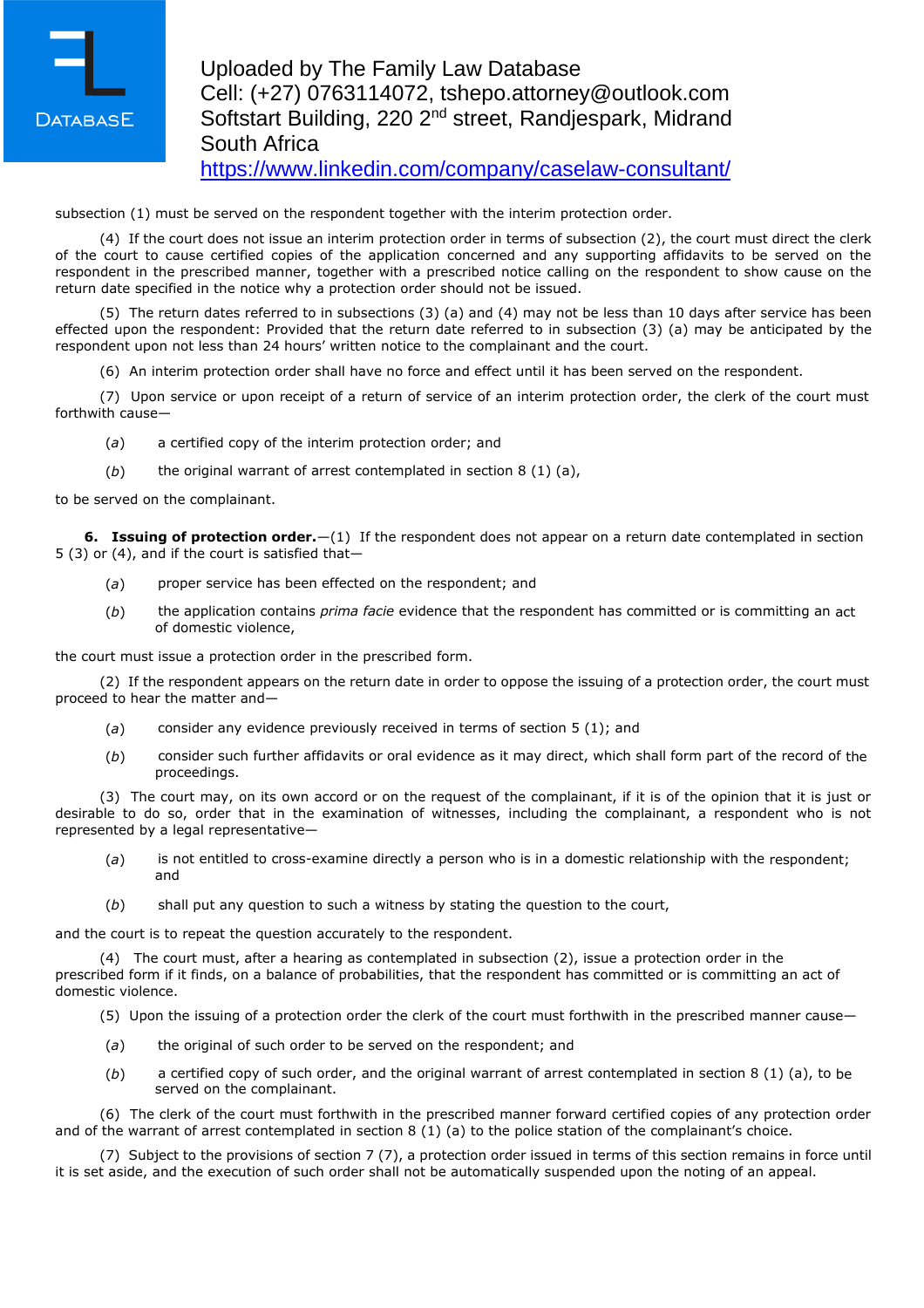

**7. Court's powers in respect of protection order.**—(1) The court may, by means of a protection order referred to in section 5 or 6, prohibit the respondent from—

- (*a*) committing any act of domestic violence;
- (*b*) enlisting the help of another person to commit any such act;
- (*c*) entering a residence shared by the complainant and the respondent: Provided that the court may impose this prohibition only if it appears to be in the best interests of the complainant;
- (*d*) entering a specified part of such a shared residence;
- (*e*) entering the complainant's residence;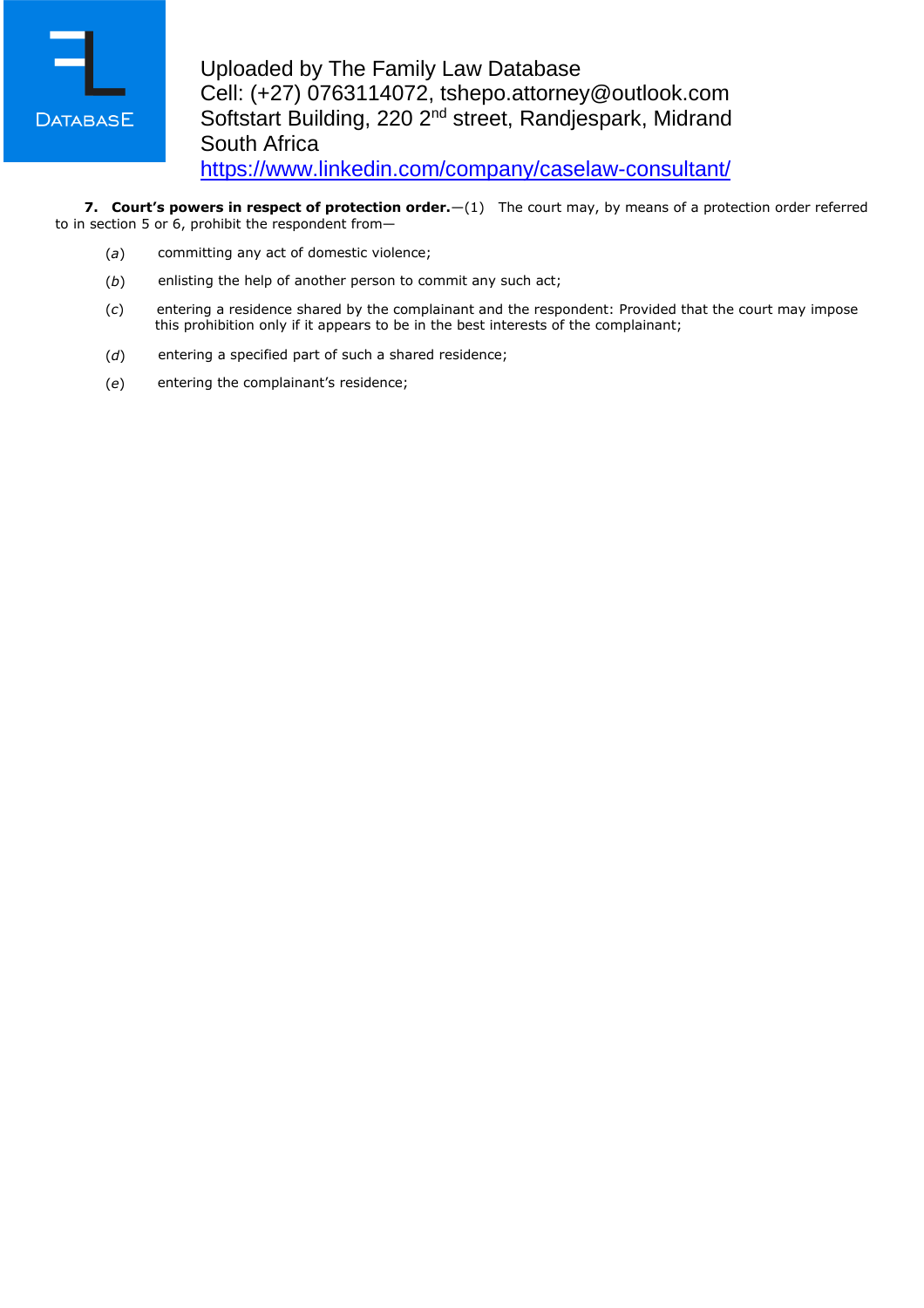

## Uploaded by The Family Law Database Cell: (+27) 0763114072, tshepo.attorney@outlook.com Softstart Building, 220 2nd street, Randjespark, Midrand South Africa <https://www.linkedin.com/company/caselaw-consultant/>

- ( *f* ) entering the complainant's place of employment;
- (*g*) preventing the complainant who ordinarily lives or lived in a shared residence as contemplated in subparagraph (c) from entering or remaining in the shared residence or a specified part of the shared residence; or
- (*h*) committing any other act as specified in the protection order.

(2) The court may impose any additional conditions which it deems reasonably necessary to protect and provide for the safety, health or wellbeing of the complainant, including an order—

- (*a*) to seize any arm or dangerous weapon in the possession or under the control of the respondent, as contemplated in section 9; and
- (*b*) that a peace officer must accompany the complainant to a specified place to assist with arrangements regarding the collection of personal property.

(3) In ordering a prohibition contemplated in subsection (1) (c), the court may impose on the respondent obligations as to the discharge of rent or mortgage payments having regard to the financial needs and resources of the complainant and the respondent.

(4) The court may order the respondent to pay emergency monetary relief having regard to the financial needs and resources of the complainant and the respondent, and such order has the effect of a civil judgment of a magistrate's court.

(5) (*a*) The physical address of the complainant must be omitted from the protection order, unless the nature of the terms of the order necessitates the inclusion of such address.

(*b*) The court may issue any directions to ensure that the complainant's physical address is not disclosed in any manner which may endanger the safety, health or wellbeing of the complainant.

- (6) If the court is satisfied that it is in the best interests of any child it may-
- (*a*) refuse the respondent contact with such child; or
- (*b*) order contact with such child on such conditions as it may consider appropriate.
- (7) (*a*) The court may not refuse—
	- (i) to issue a protection order; or
	- (ii) to impose any condition or make any order which it is competent to impose or make under this section,

merely on the grounds that other legal remedies are available to the complainant.

(*b*) If the court is of the opinion that any provision of a protection order deals with a matter that should, in the interests of justice, be dealt with further in terms of any other relevant law, including the Maintenance Act, 1998, the court must order that such a provision shall be in force for such limited period as the court determines, in order to afford the party concerned the opportunity to seek appropriate relief in terms of such law.

**8. Warrant of arrest upon issuing of protection order.**—(1) Whenever a court issues a protection order, the court must make an order—

- (*a*) authorising the issue of a warrant for the arrest of the respondent, in the prescribed form; and
- (*b*) suspending the execution of such warrant subject to compliance with any prohibition, condition, obligation or order imposed in terms of section 7.

(2) The warrant referred to in subsection (1) (a) remains in force unless the protection order is set aside, or it is cancelled after execution.

(3) The clerk of the court must issue the complainant with a second or further warrant of arrest, if the complainant files an affidavit in the prescribed form in which it is stated that such warrant is required for her or his protection and that the existing warrant of arrest has been—

- (*a*) executed and cancelled; or
- (*b*) lost or destroyed.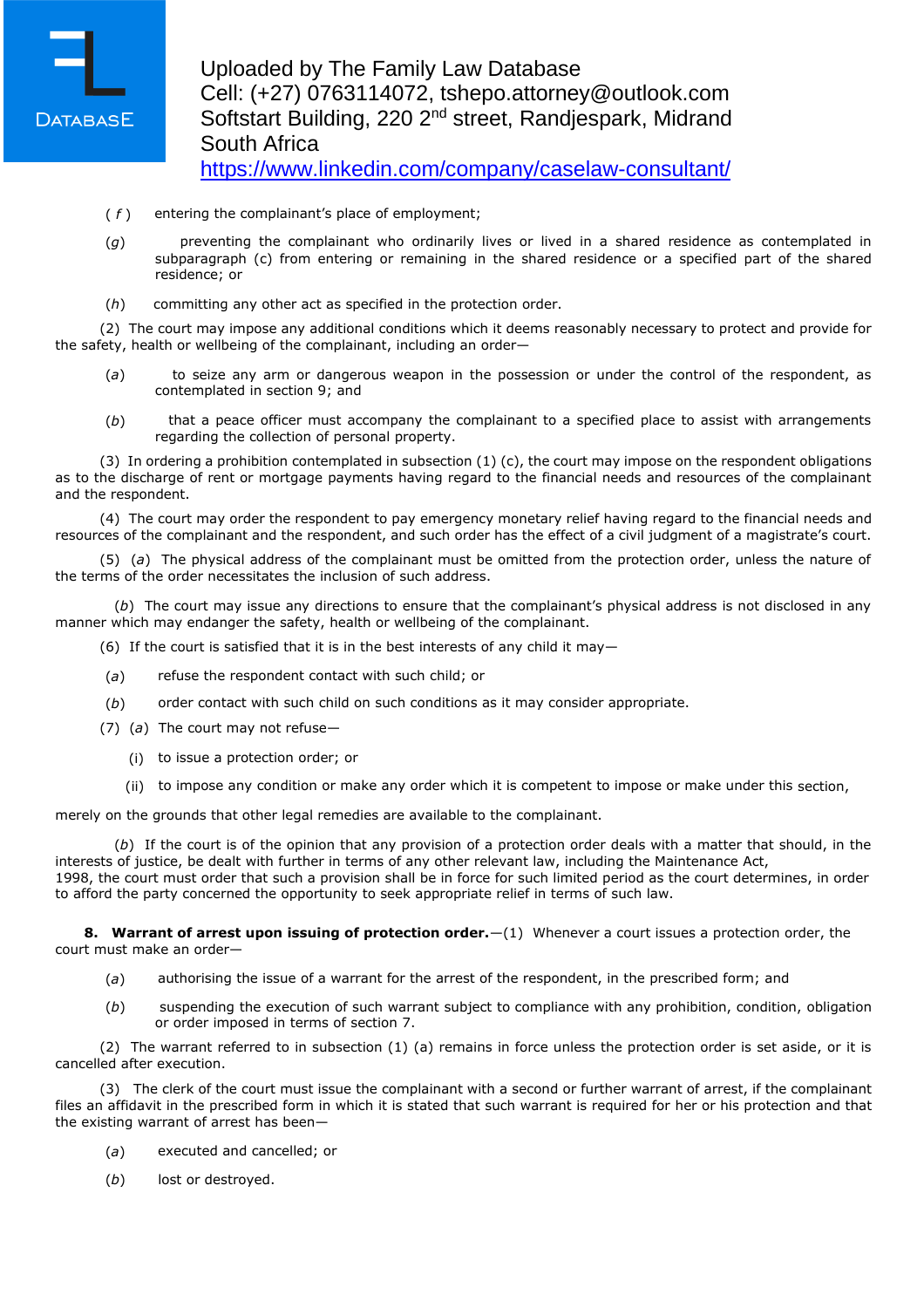

# Uploaded by The Family Law Database Cell: (+27) 0763114072, tshepo.attorney@outlook.com Softstart Building, 220 2nd street, Randjespark, Midrand South Africa <https://www.linkedin.com/company/caselaw-consultant/>

(4) (*a*) A complainant may hand the warrant of arrest together with an affidavit in the prescribed form, wherein it is stated that the respondent has contravened any prohibition, condition, obligation or order contained in a protection order, to any member of the South African Police Service.

(*b*) If it appears to the member concerned that, subject to subsection (5), there are reasonable grounds to suspect that the complainant may suffer imminent harm as a result of the alleged breach of the protection order by the respondent, the member must forthwith arrest the respondent for allegedly committing the offence referred to in section 17 (a).

(*c*) If the member concerned is of the opinion that there are insufficient grounds for arresting the respondent in terms of paragraph (b), he or she must forthwith hand a written notice to the respondent which—

(i) specifies the name, the residential address and the occupation or status of the respondent;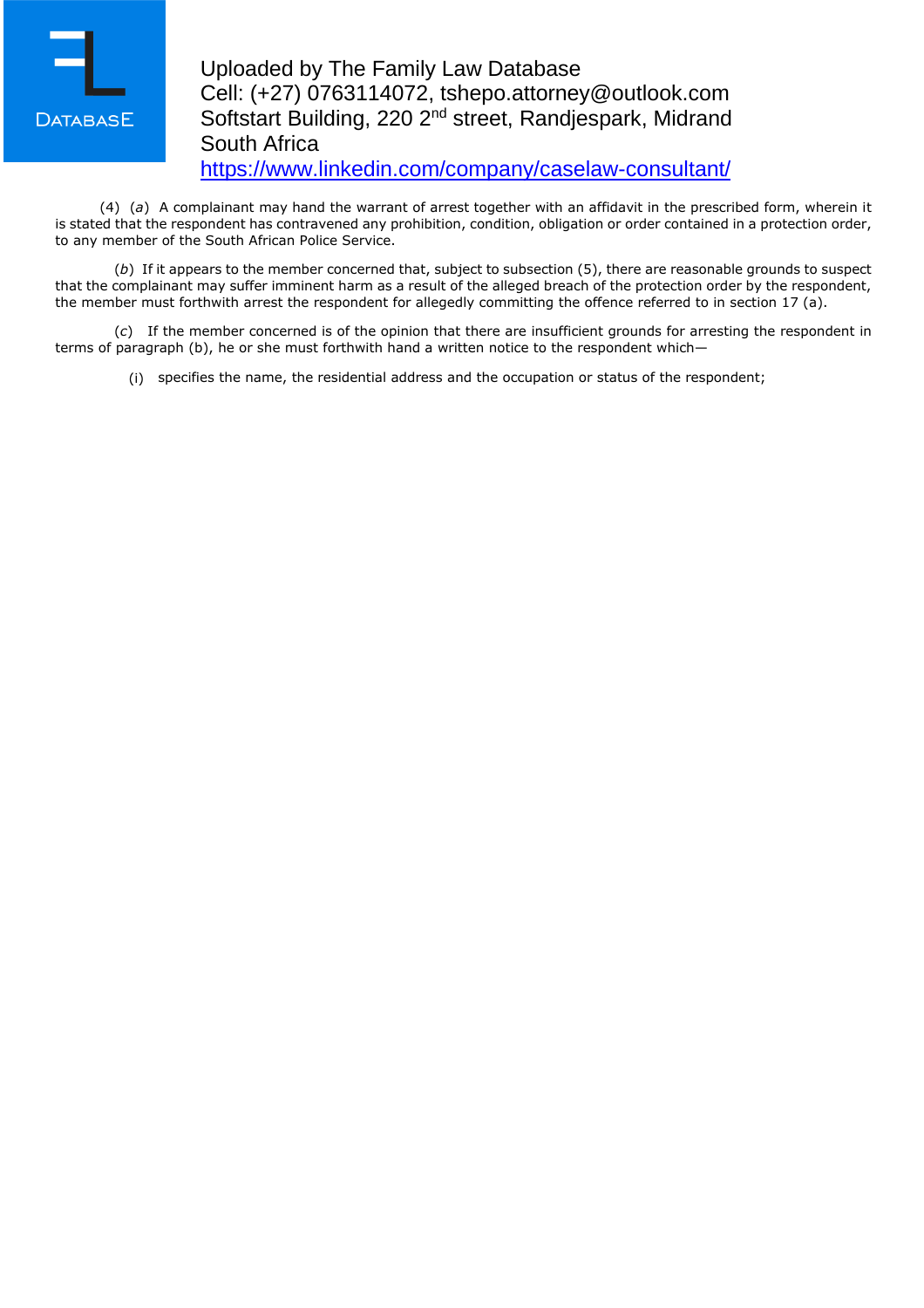

- (ii) calls upon the respondent to appear before a court, and on the date and at the time, specified in the notice, on a charge of committing the offence referred to in section 17 (a); and
- (iii) contains a certificate signed by the member concerned to the effect that he or she handed the original notice to the respondent and that he or she explained the import thereof to the respondent.

(*d*) The member must forthwith forward a duplicate original of a notice referred to in paragraph (c) to the clerk of the court concerned, and the mere production in the court of such a duplicate original shall be *prima facie* proof that the original thereof was handed to the respondent specified therein.

(5) In considering whether or not the complainant may suffer imminent harm, as contemplated in subsection (4) (b), the member of the South African Police Service must take into account—

- (*a*) the risk to the safety, health or wellbeing of the complainant;
- (*b*) the seriousness of the conduct comprising an alleged breach of the protection order; and
- (*c*) the length of time since the alleged breach occurred.

(6) Whenever a warrant of arrest is handed to a member of the South African Police Service in terms of subsection (4) (a), the member must inform the complainant of his or her right to simultaneously lay a criminal charge against the respondent, if applicable, and explain to the complainant how to lay such a charge.

**9. Seizure of arms and dangerous weapons.**—(1) The court must order a member of the South African Police Service to seize any arm or dangerous weapon in the possession or under the control of a respondent, if the court is satisfied on the evidence placed before it, including any affidavits supporting an application referred to in section 4 (1), that—

- (*a*) the respondent has threatened or expressed the intention to kill or injure himself or herself, or any person in a domestic relationship, whether or not by means of such arm or dangerous weapon; or
- (*b*) possession of such arm or dangerous weapon is not in the best interests of the respondent or any other person in a domestic relationship, as a result of the respondent's—
	- (i) state of mind or mental condition;
	- (ii) inclination to violence; or
	- (iii) use of or dependence on intoxicating liquor or drugs.

(2) Any arm seized in terms of subsection (1) must be handed over to the holder of an office in the South African Police Service as contemplated in section 11 (2) (b) of the Arms and Ammunition Act, 1969 (Act No. 75 of 1969), and the court must direct the clerk of the court to refer a copy of the record of the evidence concerned to the National Commissioner of the South African Police Service for consideration in terms of section 11 of the Arms and Ammunition Act, 1969.

(3) Any dangerous weapon seized in terms of subsection  $(1)$ -

- (*a*) must be given a distinctive identification mark and retained in police custody for such period of time as the court may determine; and
- (*b*) shall only be returned to the respondent or, if the respondent is not the owner of the dangerous weapon, to the owner thereof, by order of the court and on such conditions as the court may determine:

#### Provided that—

- (i) if, in the opinion of the court, the value of the dangerous weapon so seized is below R200; or
- (ii) if the return of the dangerous weapon has not been ordered within 12 months after it had been so seized; or
- (iii) if the court is satisfied that it is in the interest of the safety of any person concerned,

the court may order that the dangerous weapon be forfeited to the State.

**10. Variation or setting aside of protection order.**—(1) A complainant or a respondent may, upon written notice to the other party and the court concerned, apply for the variation or setting aside of a protection order referred to in section 6 in the prescribed manner.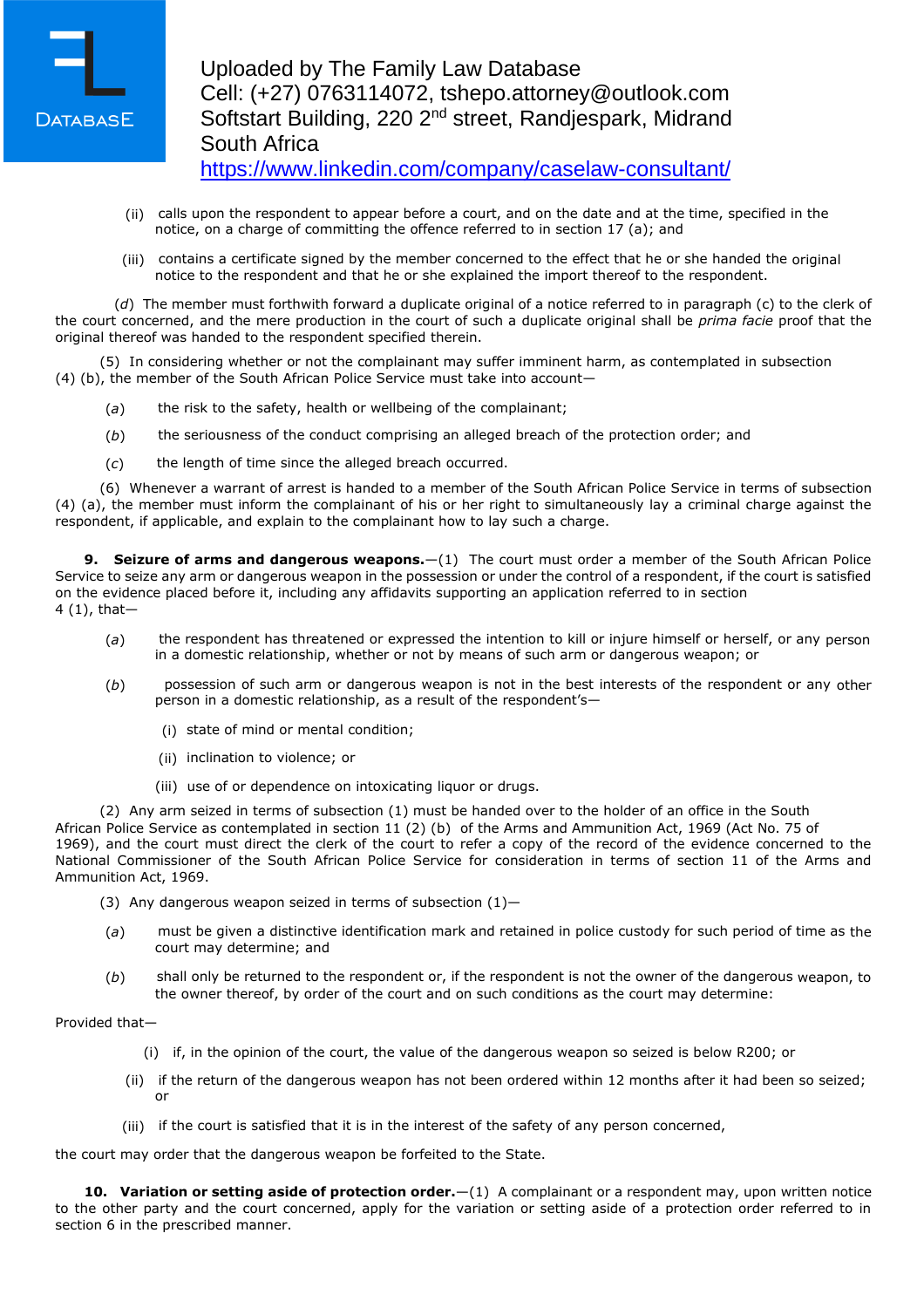

(2) If the court is satisfied that good cause has been shown for the variation or setting aside of the protection order, it may issue an order to this effect: Provided that the court shall not grant such an application to the complainant unless it is satisfied that the application is made freely and voluntarily.

(3) The clerk of the court must forward a notice as prescribed to the complainant and the respondent if the protection order is varied or set aside as contemplated in subsection (1).

**11. Attendance of proceedings and prohibition of publication of certain information.**—(1) (*a*) No person may be present during any proceedings in terms of this Act except—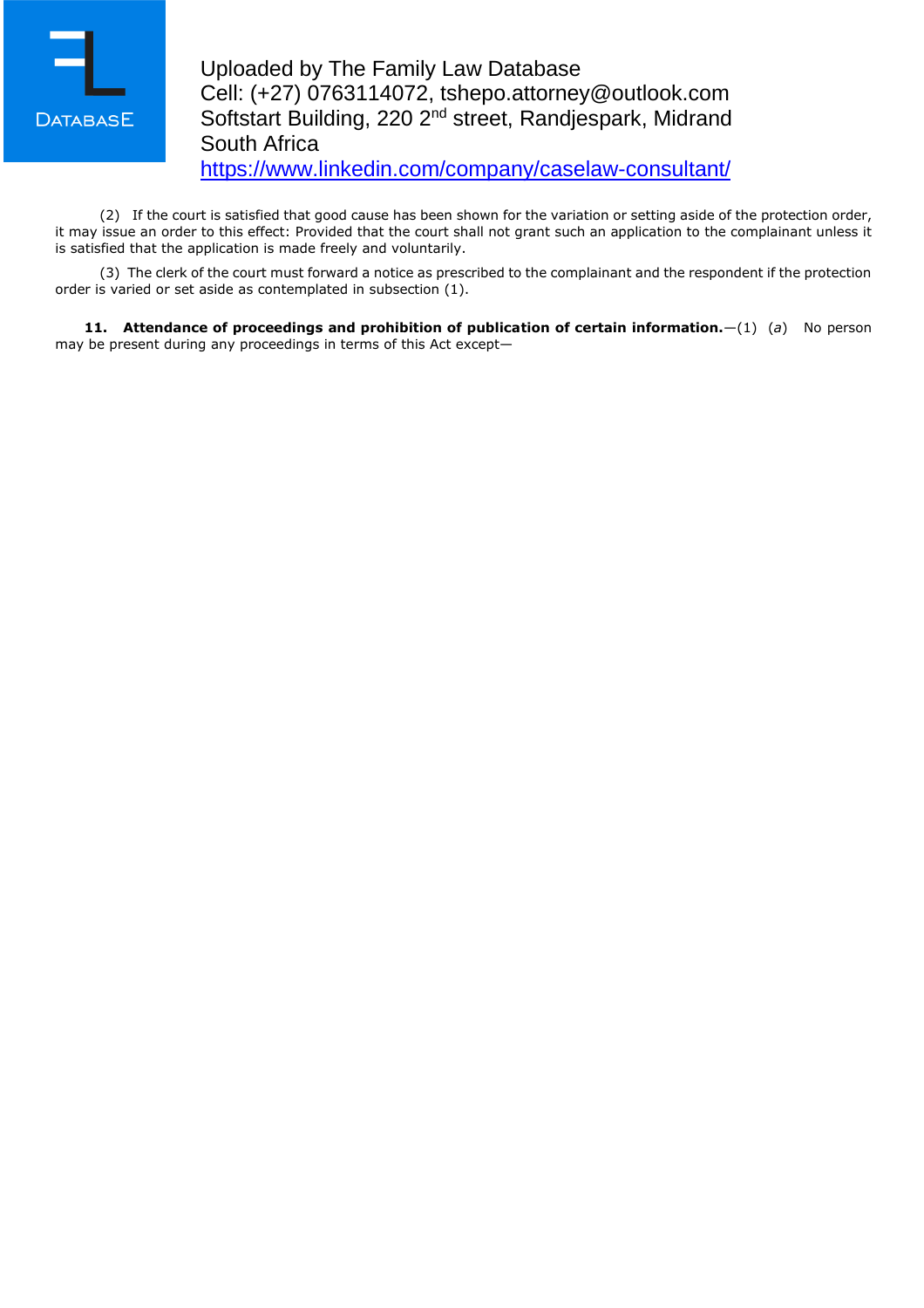

- (*a*) officers of the court;
- (*b*) the parties to the proceedings;
- (*c*) any person bringing an application on behalf of the complainant in terms of section 4 (3); (*d*)

any legal representative representing any party to the proceedings;

- (*e*) witnesses;
- ( *f* ) not more than three persons for the purpose of providing support to the complainant;
- (*g*) not more than three persons for the purpose of providing support to the respondent; and
- (*h*) any other person whom the court permits to be present:

Provided that the court may, if it is satisfied that it is in the interests of justice, exclude any person from attending any part of the proceedings.

(*b*) Nothing in this subsection limits any other power of the court to hear proceedings *in camera* or to exclude any person from attending such proceedings.

(2) (*a*) No person shall publish in any manner any information which might, directly or indirectly, reveal the identity of any party to the proceedings.

(*b*) The court, if it is satisfied that it is in the interests of justice, may direct that any further information relating to proceedings held in terms of this Act shall not be published: Provided that no direction in terms of this subsection applies in respect of the publication of a *bona fide* law report which does not mention the names or reveal the identities of the parties to the proceedings or of any witness at such proceedings.

12. Jurisdiction. - (1) Any court within the area in which-

(*a*) the complainant permanently or temporarily resides, carries on business or is employed; (*b*)

the respondent resides, carries on business or is employed; or

(*c*) the cause of action arose,

has jurisdiction to grant a protection order as contemplated in this Act.

- (2) No specific minimum period is required in relation to subsection (1) (a).
- (3) A protection order is enforceable throughout the Republic.

**13. Service of documents.**—(1) Service of any document in terms of this Act must forthwith be effected in the prescribed manner by the clerk of the court, the sheriff or a peace officer, or as the court may direct.

(2) The regulations contemplated in section 19 must make provision for financial assistance by the State to a complainant or a respondent who does not have the means to pay the fees of any service in terms of this Act.

**14. Legal representation.**—Any party to proceedings in terms of this Act may be represented by a legal representative.

**15. Costs.**—The court may only make an order as to costs against any party if it is satisfied that such party has acted frivolously, vexatiously or unreasonably.

**16. Appeal and review.**—The provisions in respect of appeal and review contemplated in the Magistrate's Courts Act, 1944 (Act No. 32 of 1944), and the Supreme Court Act, 1959 (Act No. 59 of 1959), apply to any proceedings in terms of this Act.

**17. Offences.**—Notwithstanding the provisions of any other law, any person who—

(*a*) contravenes any prohibition, condition, obligation or order imposed in terms of section 7; (*b*)

contravenes the provisions of section 11 (2) (a);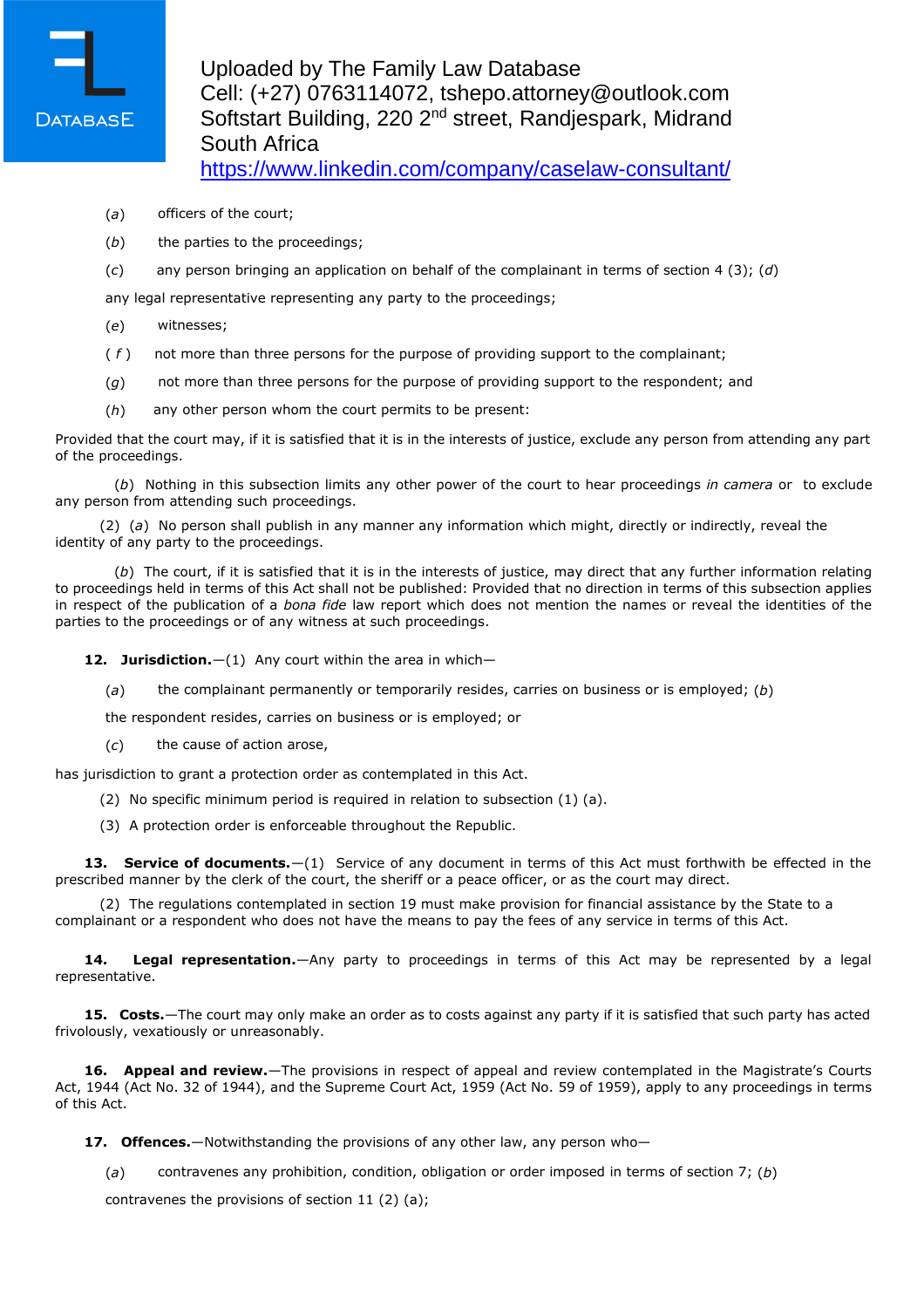

- (*c*) fails to comply with any direction in terms of the provisions of section 11 (2) (b); or
- (*d*) in an affidavit referred to section 8 (4) (a), wilfully makes a false statement in a material respect,

is guilty of an offence and liable on conviction in the case of an offence referred to in paragraph (a) to a fine or imprisonment for a period not exceeding five years or to both such fine and such imprisonment, and in the case of an offence contemplated in paragraph (b), (c), or (d), to a fine or imprisonment for a period not exceeding two years or to both such fine and such imprisonment.

**18. Application of Act by prosecuting authority and members of South African Police Service.**—(1) No prosecutor shall—

(*a*) refuse to institute a prosecution; or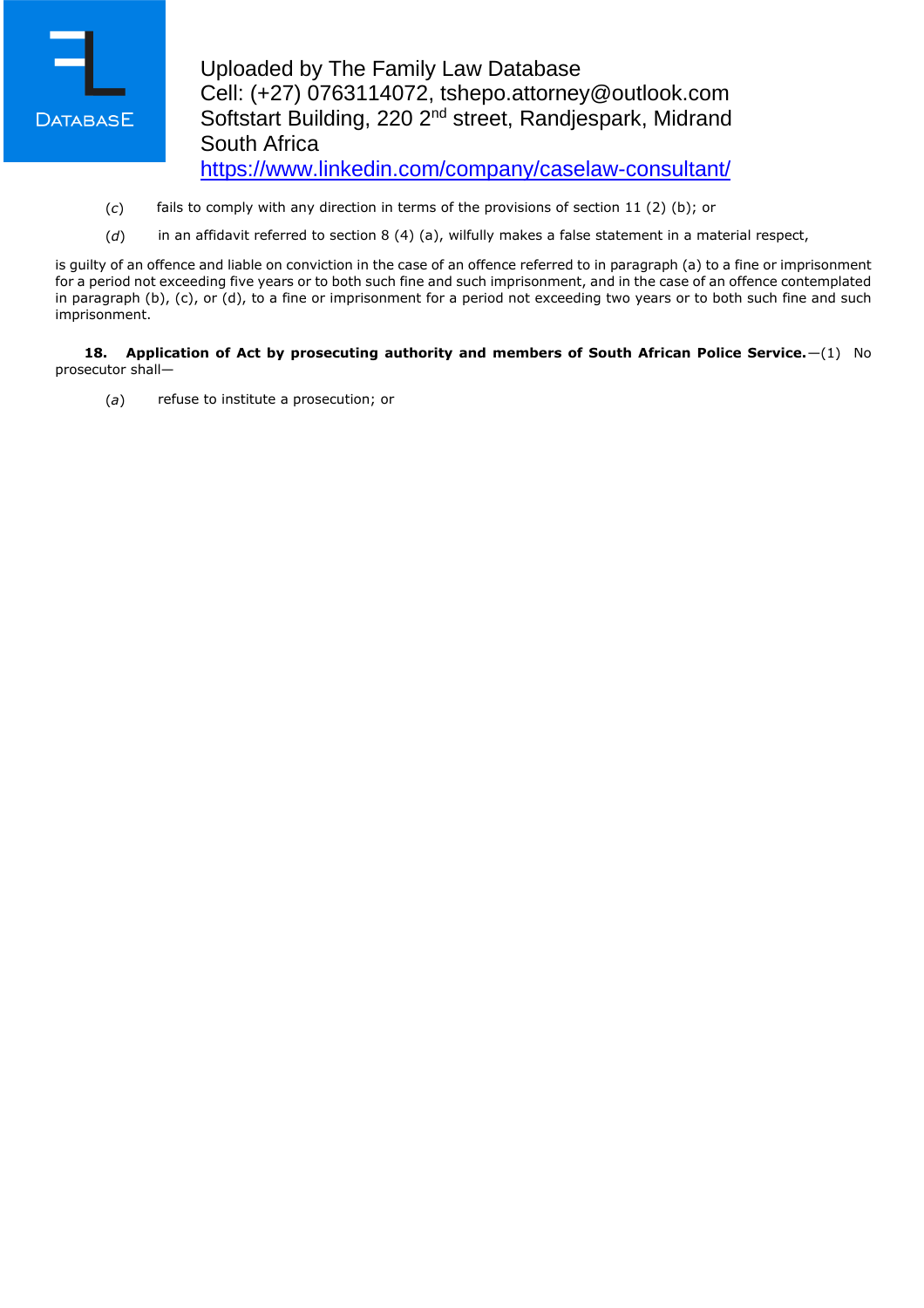

(*b*) withdraw a charge,

in respect of a contravention of section 17 (a), unless he or she has been authorised thereto, whether in general or in any specific case, by a Director of Public Prosecutions as contemplated in section 13 (1) (a) of the National Prosecuting Authority Act, 1998 (Act No. 32 of 1998), or a senior member of the prosecuting authority designated thereto in writing by such a Director.

(2) The National Director of Public Prosecutions referred to in section 10 of the National Prosecuting Authority Act, 1998, in consultation with the Minister of Justice and after consultation with the Directors of Public Prosecutions, must determine prosecution policy and issue policy directives regarding any offence arising from an incident of domestic violence.

(3) The National Commissioner of the South African Police Service must issue national instructions as contemplated in section 25 of the South African Police Service Act, 1995 (Act No. 68 of 1995), with which its members must comply in the execution of their functions in terms of this Act, and any instructions so issued must be published in the *Gazette*.

(4) (*a*) Failure by a member of the South African Police Service to comply with an obligation imposed in terms of this Act or the national instructions referred to in subsection (3), constitutes misconduct as contemplated in the South African Police Service Act, 1995, and the Secretariat, established in terms of section 4 (1) of the Civilian Secretariat for Police Service Act, 2010, must forthwith be informed of any such failure reported to the South African Police Service.

(*b*) Unless the Secretariat directs otherwise in any specific case, the South African Police Service must institute disciplinary proceedings against any member who allegedly failed to comply with an obligation referred to in paragraph (a). [Sub-s. (4) substituted by s. 36 of Act No. 1 of 2011.]

(5) (*a*) The National Director of Public Prosecutions must submit any prosecution policy and policy directives determined or issued in terms of subsection (2) to Parliament, and the first policy and directives so determined or issued, must be submitted to Parliament within six months of the commencement of this Act.

(*b*) The National Commissioner of the South African Police Service must submit any national instructions issued in terms of subsection (3) to Parliament, and the first instructions so issued, must be submitted to Parliament within six months of the commencement of this Act.

(*c*) The Secretariat must, every six months, submit a report to Parliament regarding the number and particulars of matters reported to it in terms of subsection (4) (a), and setting out the recommendations made in respect of such matters.

[Para. (c) substituted by s. 36 of Act No. 1 of 2011.]

(*d*) The National Commissioner of the South African Police Service must, every six months, submit a report to Parliament regarding—

- (i) the number and particulars of complaints received against its members in respect of any failure contemplated in subsection (4) (a);
- (ii) the disciplinary proceedings instituted as a result thereof and the decisions which emanated from such proceedings; and
- (iii) steps taken as a result of recommendations made by the Secretariat. [Para. (d) amended by s. 36 of Act No. 1 of 2011.]

**19. Regulations.**—(1) The Minister of Justice may make regulations regarding—

- (*a*) any form required to be prescribed in terms of this Act;
- (*b*) any matter required to be prescribed in terms of this Act; and
- (*c*) any other matter which the Minister deems necessary or expedient to be prescribed in order to achieve the objects of this Act.
- (2) Any regulation made under subsection  $(1)$ -
- (*a*) must be submitted to Parliament prior to publication thereof in the Gazette;
- (*b*) which may result in expenditure for the State, must be made in consultation with the Minister of Finance; and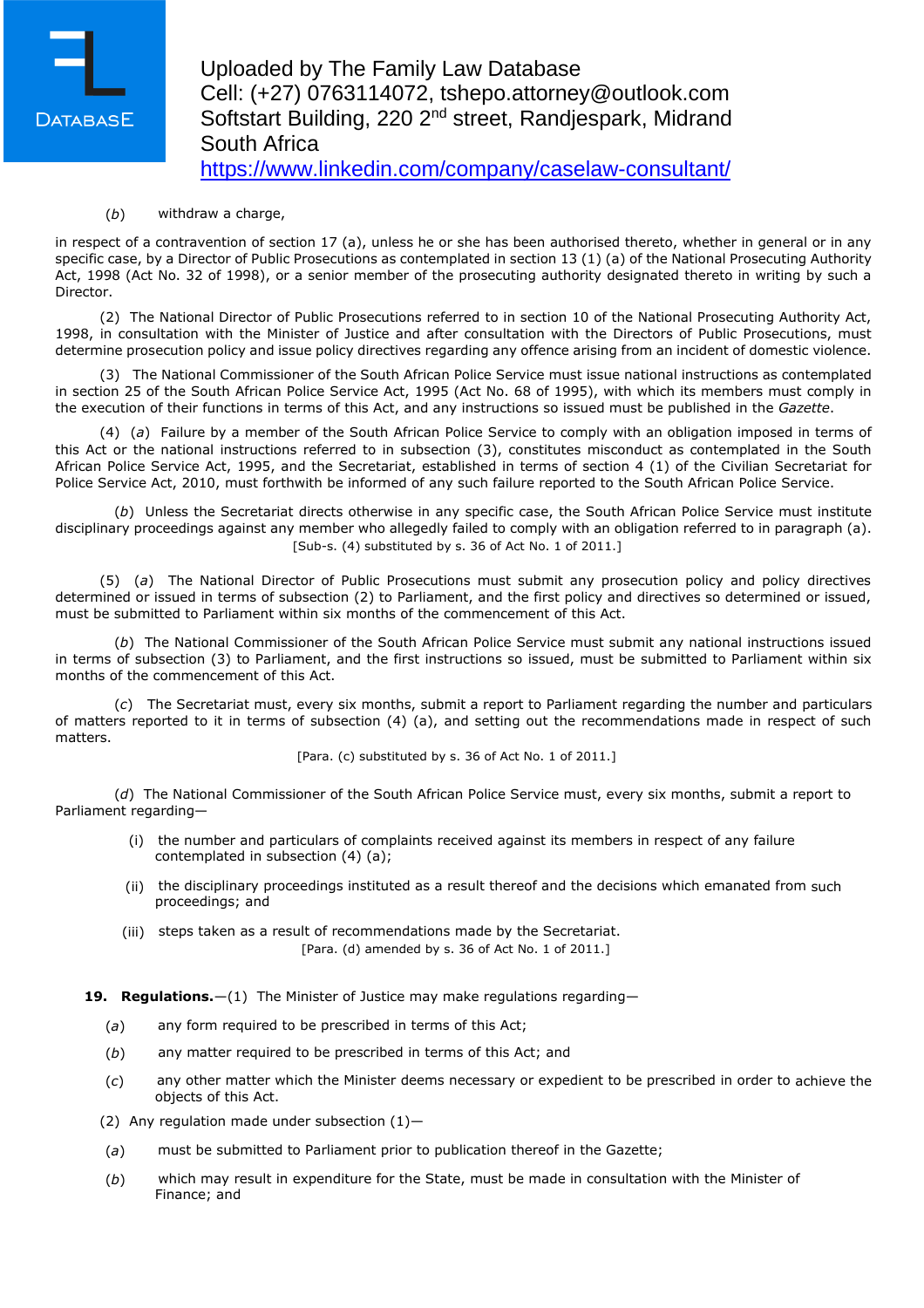

- (*c*) may provide that any person who contravenes a provision thereof or fails to comply therewith shall be guilty of an offence and on conviction be liable to a fine or to imprisonment for a period not exceeding one year.
- **20.** *Amends* section 40 (1) *of the Criminal Procedure Act,* No. 51 of 1977*, by adding* paragraph (q)*.*

**21. Repeal of laws and savings.**—(1) Sections 1, 2, 3, 6 and 7 of the Prevention of Family Violence Act, 1993 (Act No. 133 of 1993), are hereby repealed.